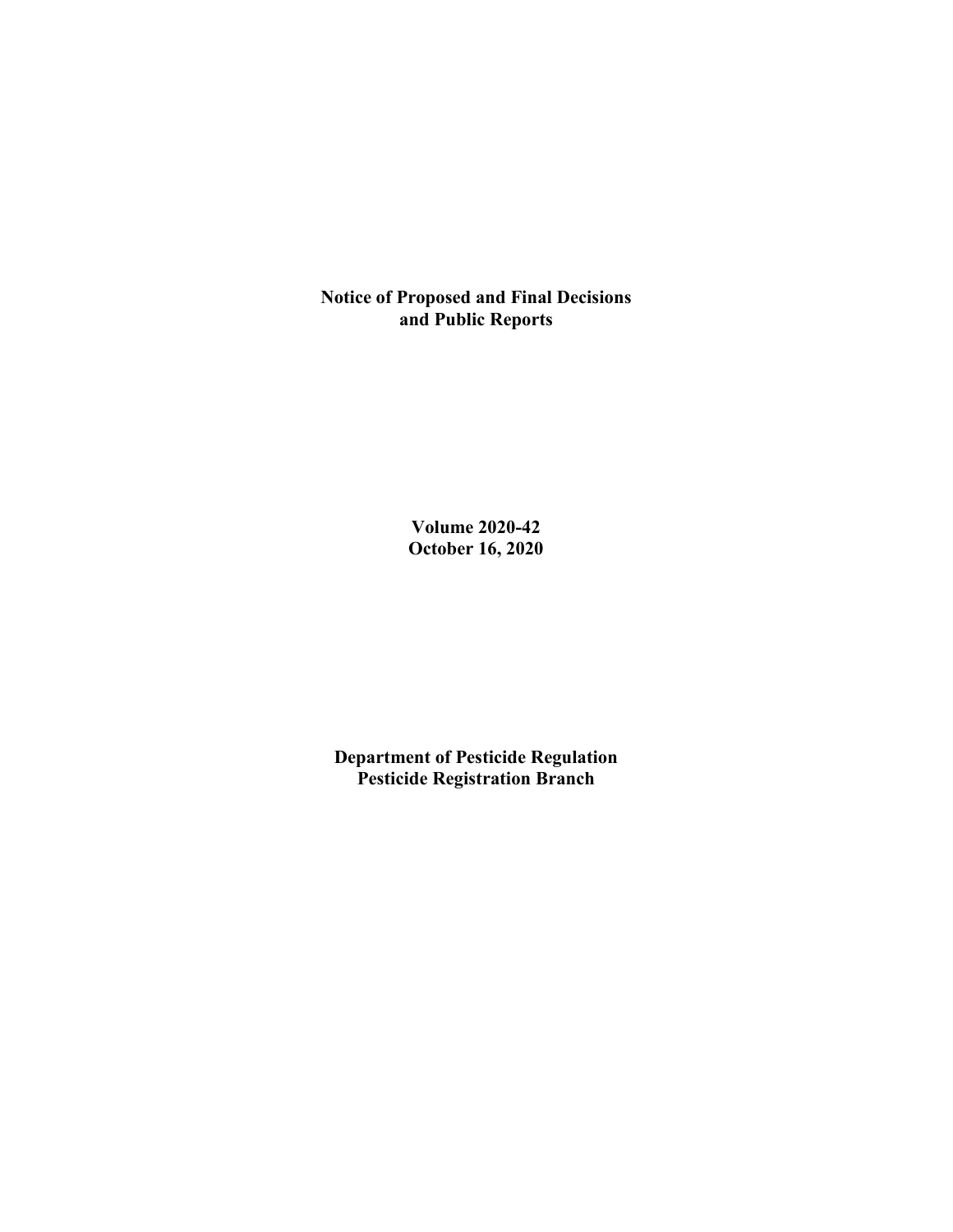# **NOTICE OF FINAL DECISIONS TO REGISTER PESTICIDE PRODUCTS AND WRITTEN EVALUATION**

Pursuant to Title 3, California Code of Regulations section 6255, the Director of the Department of Pesticide Regulation (DPR), files this Notice of Final Decisions to Register Pesticide Products with the Secretary of the Resources Agency for posting. This notice must remain posted for a period of 30 days for public inspection. Between the time DPR posts a proposed registration decision for public comment and DPR makes a final decision regarding the product, nonsignificant changes may be made to the product label (e.g., revising the product name, changing a master label to an end-use marketing label, correcting typographical errors). If the changes are not significant, DPR will not re-notice the product for public review and comment. However, if significant changes are made to the product label that substantially affect DPR's analysis on direct or indirect significant adverse environmental or human health impacts that can reasonably be expected to occur from the proposed decision, DPR will re-notice the product label for public review and comment.

In addition, for any product that is posted proposed to register as a conditional registration, the registrant may address the conditions of registration by providing the appropriate data or modifying the product label (e.g., remove use site, add "not for use in California" to a use site) during the posting period. If the registrant adequately addresses the conditions of registration during the posting period and the resulting change to the product label is not significant such that DPR must re-post the product label for review and public comment, DPR will post the product below, but will no longer have a "conditional" designation by the registration type.

For information about submitting a request for any documents related to this notice, please visit [https://www.cdpr.ca.gov/public\\_r.htm.](https://www.cdpr.ca.gov/public_r.htm)

To view the public report that was issued when the product was proposed for registration, click on the hyperlinked Tracking Number for the product.

*Tracking Number with hyperlink to public report – (EPA Registration Number) Applicant / Brand Name*

[279634](https://www.cdpr.ca.gov/docs/registration/nod/public_reports/279634.pdf) - (91253 - 1) INTERNATIONAL ANIMAL HEALTH PRODUCTS PTY. LTD. BIOWORMA USE: NEMATICIDE - FOR USE AS A FEED SUPPLEMENT FOR THE BIOLOGICAL MANAGEMENT OF INFECTIVE NEMATODE LARVAE ON PASTURE FOR GRAZING ANIMALS SUCH AS HORSES, CATTLE, SHEEP, AND GOATS TYPE: SECTION 3 REGISTRATION - CONDITIONAL ACTIVE INGREDIENT(S): DUDDINGTONIA FLAGRANS STRAIN IAH 1297 CAS NUMBER(S): (NO CAS NUMBER)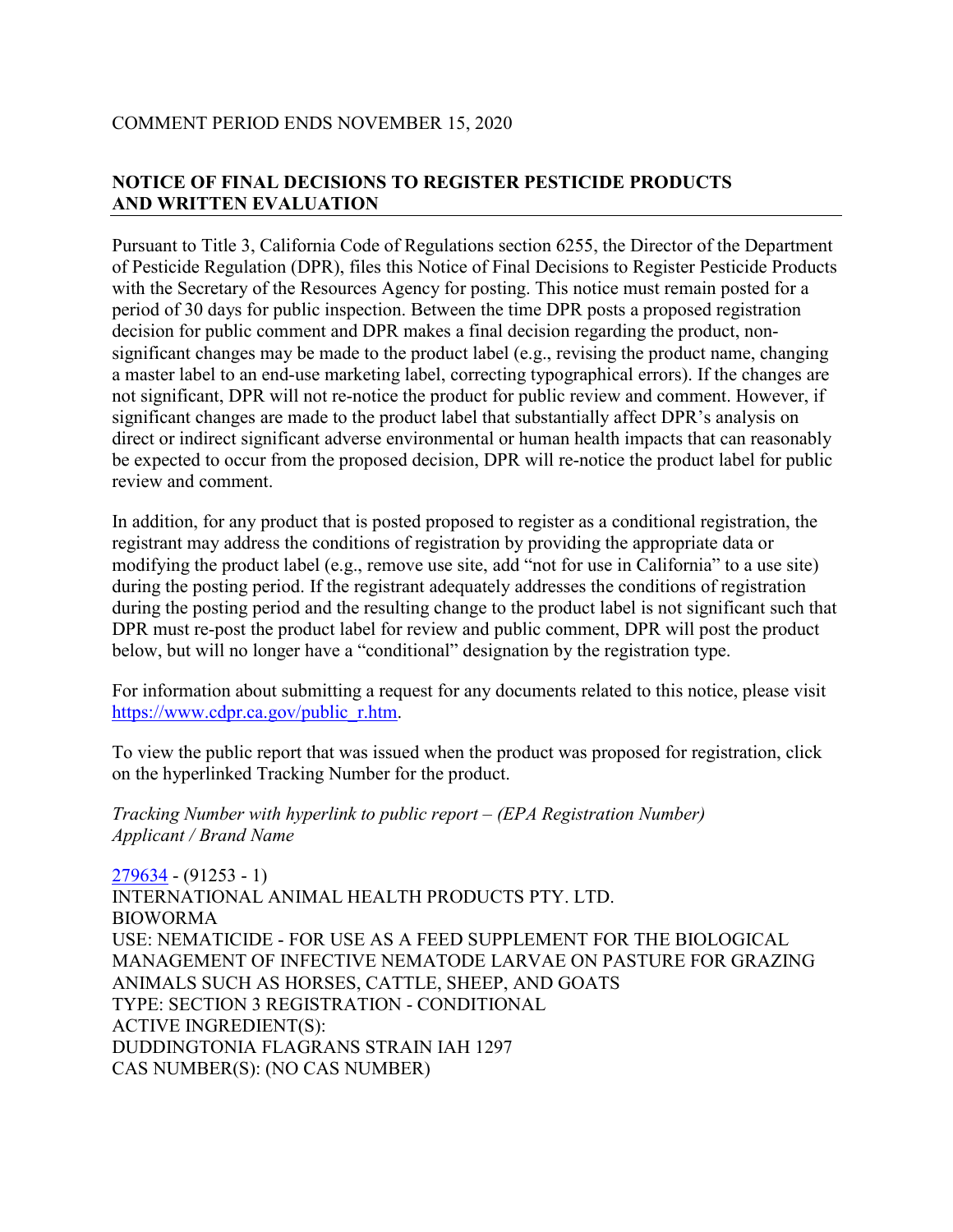**Notice of Final Decisions to Register (Continued) Page 2** 

[279633](https://www.cdpr.ca.gov/docs/registration/nod/public_reports/279633.pdf) - (91253 - 2) INTERNATIONAL ANIMAL HEALTH PRODUCTS PTY. LTD. LIVAMOL WITH BIOWORMA USE: NEMATICIDE - FOR USE AS A FEED SUPPLEMENT FOR THE BIOLOGICAL MANAGEMENT OF INFECTIVE NEMATODE LARVAE ON PASTURE FOR GRAZING ANIMALS SUCH AS HORSES, CATTLE, SHEEP, AND GOATS TYPE: SECTION 3 REGISTRATION - CONDITIONAL ACTIVE INGREDIENT(S): DUDDINGTONIA FLAGRANS STRAIN IAH 1297 CAS NUMBER(S): (NO CAS NUMBER)

[291610](https://www.cdpr.ca.gov/docs/registration/nod/public_reports/291610.pdf) - (86182 - 3 - 88783) SUMMIT AGRO USA, LLC TIMOREX ACT USE: BACTERICIDE, FUNGICIDE - FOR THE CONTROL OF DISEASES SUCH AS LEAF SPOT, ANTHRACNOSE, AND BACTERIAL SPECK ON CROPS SUCH AS RICE, BLACKBERRY, TOMATO, KALE, ONION, AND GRAPEFRUIT TYPE: SECTION 3 SUBREGISTRATION - ACTIVE INGREDIENT(S): TEA TREE OIL CAS NUMBER(S): 68647-73-4

## **Written Evaluation**

Pursuant to Title 3, California Code of Regulations section 6254, this notice includes a written evaluation of significant environmental points raised in comments submitted during the review and comment period required by Title 3, California Code of Regulations section 6253 for any of the products listed above.

#### **DPR received no comments on the above listed products.**

Ann Hanger for 10/16/2020

 Tulio Macedo, Chief Pesticide Registration Branch

Dated